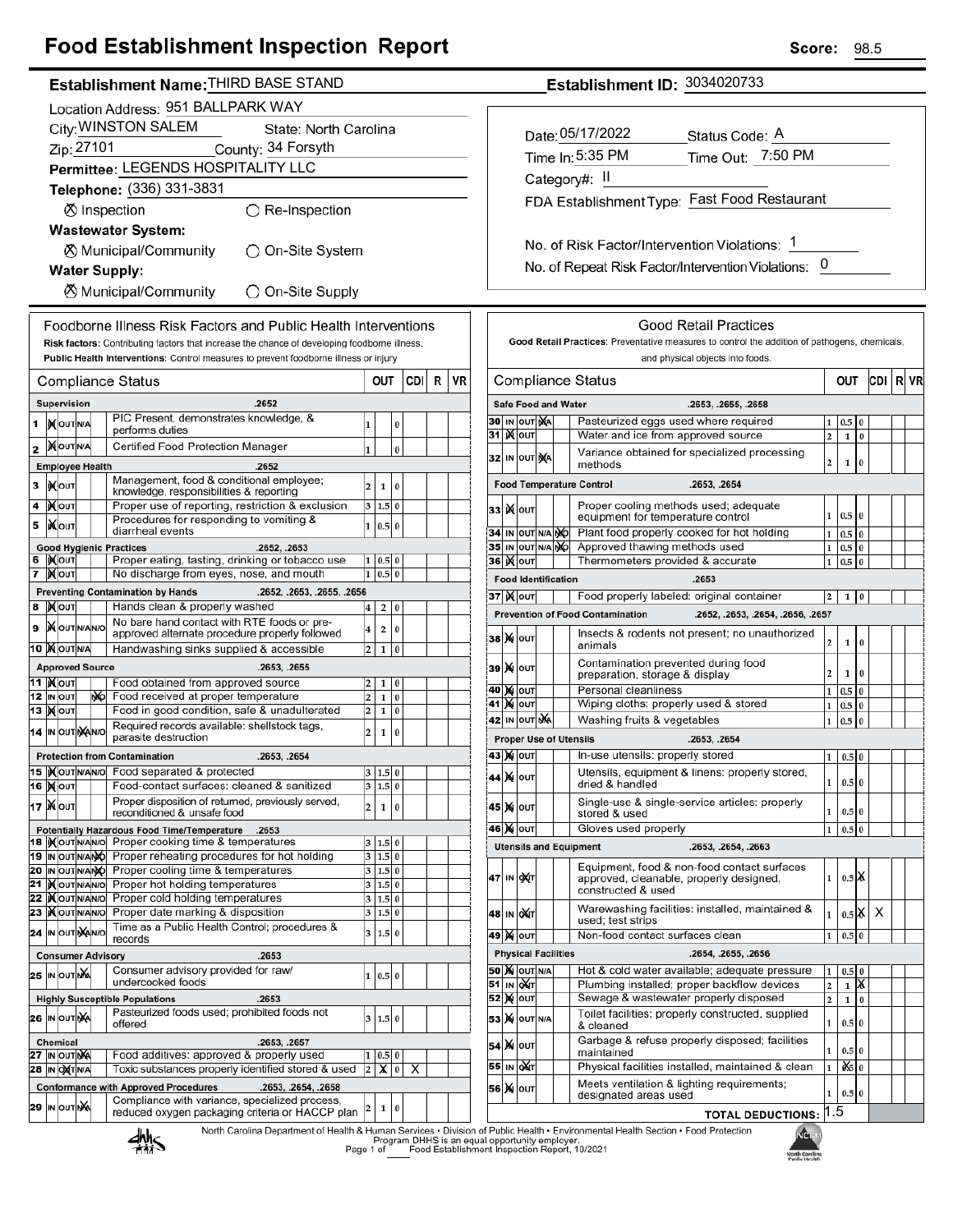|                    |                                                                                                |                                        |                                 |                                                                                                             | <u>Comment Addendum to Food Establishment Inspection Report</u>  |                         |      |  |  |  |  |  |  |
|--------------------|------------------------------------------------------------------------------------------------|----------------------------------------|---------------------------------|-------------------------------------------------------------------------------------------------------------|------------------------------------------------------------------|-------------------------|------|--|--|--|--|--|--|
|                    | Establishment Name: THIRD BASE STAND                                                           |                                        |                                 | Establishment ID: 3034020733                                                                                |                                                                  |                         |      |  |  |  |  |  |  |
|                    | Location Address: 951 BALLPARK WAY<br>City: WINSTON SALEM                                      |                                        | State:NC                        | Date: 05/17/2022<br>$X$ Inspection $\Box$ Re-Inspection<br>Comment Addendum Attached?   X<br>Status Code: A |                                                                  |                         |      |  |  |  |  |  |  |
| County: 34 Forsyth |                                                                                                | Zip: 27101                             |                                 |                                                                                                             | Water sample taken? $\Box$ Yes $\Box$ No                         | Category #: $\parallel$ |      |  |  |  |  |  |  |
| Water Supply:      | Wastewater System: X Municipal/Community non-Site System<br>Permittee: LEGENDS HOSPITALITY LLC | X Municipal/Community   On-Site System |                                 | Email 1: rkravan@legendshm.com<br>Email 2:                                                                  |                                                                  |                         |      |  |  |  |  |  |  |
|                    | Telephone: (336) 331-3831                                                                      |                                        |                                 | Email 3:                                                                                                    |                                                                  |                         |      |  |  |  |  |  |  |
|                    |                                                                                                |                                        | <b>Temperature Observations</b> |                                                                                                             |                                                                  |                         |      |  |  |  |  |  |  |
|                    |                                                                                                |                                        |                                 |                                                                                                             | Effective January 1, 2019 Cold Holding is now 41 degrees or less |                         |      |  |  |  |  |  |  |
| ltem<br>chicken    | Location<br>final cook                                                                         | Temp Item<br>208                       | Location                        |                                                                                                             | Temp Item                                                        | Location                | Temp |  |  |  |  |  |  |
| nacho cheese       | hot holding                                                                                    | 150                                    |                                 |                                                                                                             |                                                                  |                         |      |  |  |  |  |  |  |
| ham                | hot holding                                                                                    | 156                                    |                                 |                                                                                                             |                                                                  |                         |      |  |  |  |  |  |  |
| slaw               | make unit                                                                                      | 39                                     |                                 |                                                                                                             |                                                                  |                         |      |  |  |  |  |  |  |
| ambient            | make unit                                                                                      | 37                                     |                                 |                                                                                                             |                                                                  |                         |      |  |  |  |  |  |  |
| hot water          | three comp sink                                                                                | 136                                    |                                 |                                                                                                             |                                                                  |                         |      |  |  |  |  |  |  |
| quat sanitizer     | three comp sink                                                                                | 200                                    |                                 |                                                                                                             |                                                                  |                         |      |  |  |  |  |  |  |
| ServSafe           | Jacqueline H. 8/18/24                                                                          | 00                                     |                                 |                                                                                                             |                                                                  |                         |      |  |  |  |  |  |  |
|                    |                                                                                                |                                        |                                 |                                                                                                             |                                                                  |                         |      |  |  |  |  |  |  |
|                    |                                                                                                |                                        |                                 |                                                                                                             |                                                                  |                         |      |  |  |  |  |  |  |
|                    |                                                                                                |                                        |                                 |                                                                                                             |                                                                  |                         |      |  |  |  |  |  |  |
|                    |                                                                                                |                                        |                                 |                                                                                                             |                                                                  |                         |      |  |  |  |  |  |  |
|                    |                                                                                                |                                        |                                 |                                                                                                             |                                                                  |                         |      |  |  |  |  |  |  |
|                    |                                                                                                |                                        |                                 |                                                                                                             |                                                                  |                         |      |  |  |  |  |  |  |
|                    |                                                                                                |                                        |                                 |                                                                                                             |                                                                  |                         |      |  |  |  |  |  |  |
|                    |                                                                                                |                                        |                                 |                                                                                                             |                                                                  |                         |      |  |  |  |  |  |  |
|                    |                                                                                                |                                        |                                 |                                                                                                             |                                                                  |                         |      |  |  |  |  |  |  |
|                    |                                                                                                |                                        |                                 |                                                                                                             |                                                                  |                         |      |  |  |  |  |  |  |
|                    |                                                                                                |                                        |                                 |                                                                                                             |                                                                  |                         |      |  |  |  |  |  |  |
|                    |                                                                                                |                                        |                                 |                                                                                                             |                                                                  |                         |      |  |  |  |  |  |  |
|                    |                                                                                                | First                                  |                                 | Last                                                                                                        |                                                                  | Kit Ell                 |      |  |  |  |  |  |  |
|                    | Person in Charge (Print & Sign): Kit                                                           | First                                  | Edwards                         | Last                                                                                                        |                                                                  |                         |      |  |  |  |  |  |  |
|                    | Regulatory Authority (Print & Sign): Shannon                                                   |                                        | Maloney                         |                                                                                                             |                                                                  |                         |      |  |  |  |  |  |  |

REHS ID: 2826 - Maloney, Shannon

 $\frac{dh}{dh}$ 

(336) 703-3383

Verification Required Date: